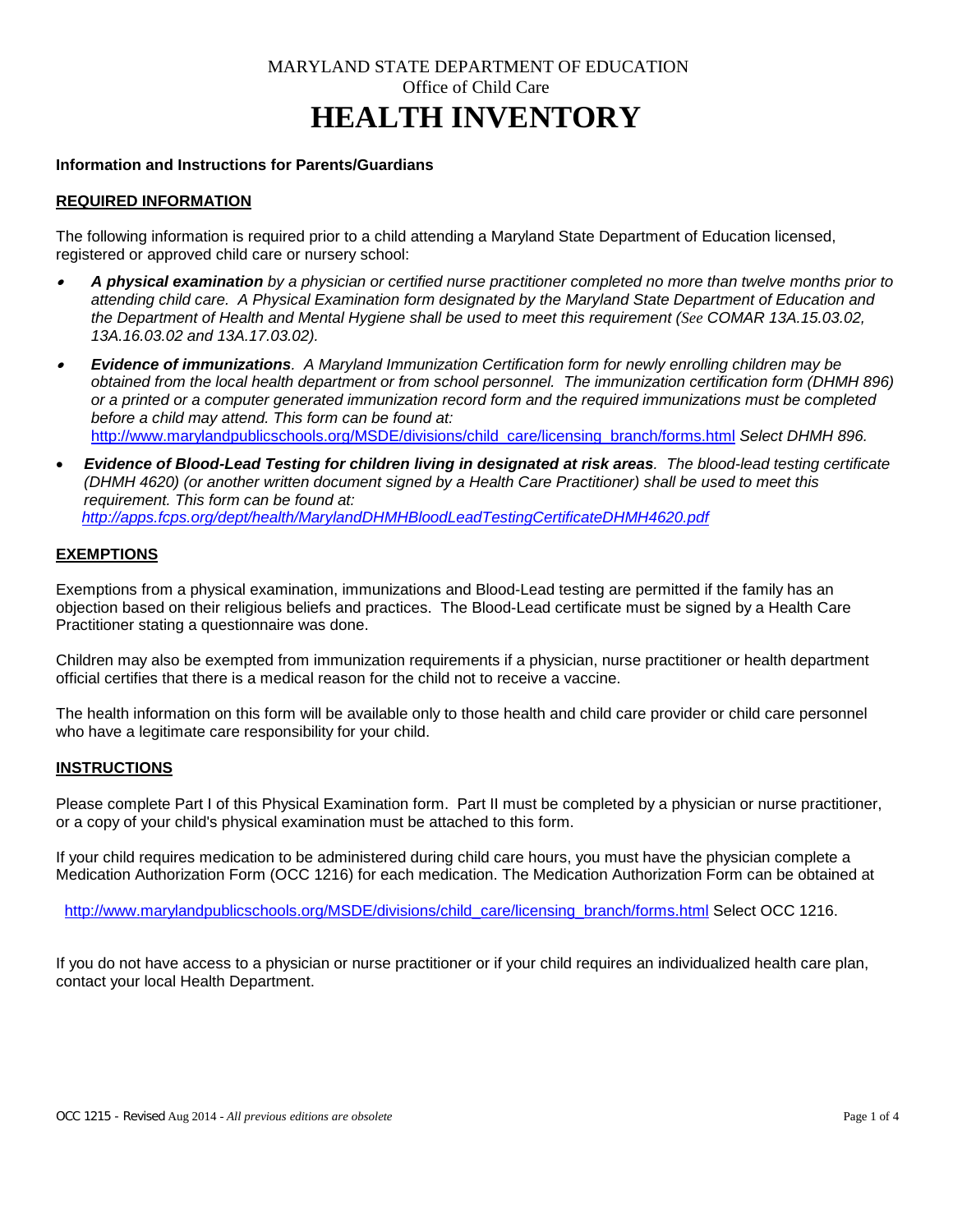## **PART I - HEALTH ASSESSMENT**

| <b>Child's Name:</b>                                                                                                                                                            | <b>Birth date:</b><br>Sex   |                          |              |  |                                               |               |                 |
|---------------------------------------------------------------------------------------------------------------------------------------------------------------------------------|-----------------------------|--------------------------|--------------|--|-----------------------------------------------|---------------|-----------------|
| Last                                                                                                                                                                            | First                       |                          | Middle       |  |                                               | Mo / Day / Yr | $M \Box F \Box$ |
| <b>Address:</b>                                                                                                                                                                 |                             |                          |              |  |                                               |               |                 |
| Number<br><b>Street</b>                                                                                                                                                         |                             |                          | Apt#<br>City |  |                                               | State         | Zip             |
| <b>Parent/Guardian Name(s)</b>                                                                                                                                                  | Relationship                |                          |              |  | <b>Phone Number(s)</b>                        |               |                 |
|                                                                                                                                                                                 |                             |                          | W:           |  | C:                                            | H:            |                 |
|                                                                                                                                                                                 |                             |                          | W:           |  | C:                                            | H:            |                 |
| Where do you usually take your child for routine medical care? Name:                                                                                                            |                             |                          |              |  |                                               |               |                 |
| <b>Address:</b>                                                                                                                                                                 |                             |                          |              |  | <b>Phone Number:</b>                          |               |                 |
|                                                                                                                                                                                 |                             |                          |              |  |                                               |               |                 |
| When was the last time your child had a physical exam? Month:                                                                                                                   |                             |                          | Year:        |  |                                               |               |                 |
| Where do you usually take your child for dental care? Name:                                                                                                                     |                             |                          |              |  |                                               |               |                 |
| Address:                                                                                                                                                                        |                             |                          |              |  | <b>Phone Number:</b>                          |               |                 |
| ASSESSMENT OF CHILD'S HEALTH - To the best of your knowledge has your child had any problem with the following? Check Yes or No and                                             |                             |                          |              |  |                                               |               |                 |
| provide a comment for any YES answer.                                                                                                                                           |                             |                          |              |  |                                               |               |                 |
|                                                                                                                                                                                 | <b>Yes</b>                  | <b>No</b>                |              |  | <b>Comments (required for any Yes answer)</b> |               |                 |
| Allergies (Food, Insects, Drugs, Latex, etc.)                                                                                                                                   |                             | $\overline{\phantom{a}}$ |              |  |                                               |               |                 |
| Allergies (Seasonal)                                                                                                                                                            |                             | □                        |              |  |                                               |               |                 |
| Asthma or Breathing                                                                                                                                                             |                             |                          |              |  |                                               |               |                 |
| <b>Behavioral or Emotional</b>                                                                                                                                                  | п                           | $\Box$                   |              |  |                                               |               |                 |
| <b>Birth Defect(s)</b>                                                                                                                                                          | $\Box$                      | □                        |              |  |                                               |               |                 |
| Bladder                                                                                                                                                                         | J.                          | □                        |              |  |                                               |               |                 |
| Bleeding                                                                                                                                                                        |                             | $\overline{\phantom{a}}$ |              |  |                                               |               |                 |
| <b>Bowels</b>                                                                                                                                                                   | $\mathcal{L}_{\mathcal{A}}$ | $\Box$                   |              |  |                                               |               |                 |
| Cerebral Palsy                                                                                                                                                                  | П                           | П                        |              |  |                                               |               |                 |
| Coughing                                                                                                                                                                        |                             | П                        |              |  |                                               |               |                 |
| <b>Developmental Delay</b>                                                                                                                                                      | $\Box$                      | $\Box$                   |              |  |                                               |               |                 |
| <b>Diabetes</b>                                                                                                                                                                 |                             | $\Box$                   |              |  |                                               |               |                 |
| Ears or Deafness                                                                                                                                                                | $\mathcal{A}$               | $\Box$                   |              |  |                                               |               |                 |
| Eyes or Vision                                                                                                                                                                  | $\overline{\phantom{a}}$    | $\Box$                   |              |  |                                               |               |                 |
| Head Injury                                                                                                                                                                     |                             |                          |              |  |                                               |               |                 |
| Heart                                                                                                                                                                           |                             | П                        |              |  |                                               |               |                 |
| Hospitalization (When, Where)                                                                                                                                                   | П                           | □                        |              |  |                                               |               |                 |
| Lead Poisoning/Exposure                                                                                                                                                         | J.                          | □                        |              |  |                                               |               |                 |
| Life Threatening Allergic Reactions                                                                                                                                             | ┚                           | $\Box$                   |              |  |                                               |               |                 |
| <b>Limits on Physical Activity</b>                                                                                                                                              | П                           | □                        |              |  |                                               |               |                 |
| <b>Meningitis</b>                                                                                                                                                               |                             |                          |              |  |                                               |               |                 |
| Prematurity                                                                                                                                                                     |                             |                          |              |  |                                               |               |                 |
| Seizures                                                                                                                                                                        | ٦                           | П                        |              |  |                                               |               |                 |
| Sickle Cell Disease                                                                                                                                                             | $\Box$                      | П                        |              |  |                                               |               |                 |
| Speech/Language                                                                                                                                                                 | ⊔                           | ⊔                        |              |  |                                               |               |                 |
| Surgery                                                                                                                                                                         | $\sim$                      | $\Box$                   |              |  |                                               |               |                 |
| Other                                                                                                                                                                           |                             | $\Box$                   |              |  |                                               |               |                 |
| Does your child take medication (prescription or non-prescription) at any time?                                                                                                 |                             |                          |              |  |                                               |               |                 |
| $\Box$ No<br>$\Box$ Yes, name(s) of medication(s):                                                                                                                              |                             |                          |              |  |                                               |               |                 |
| Does your child receive any special treatments? (nebulizer, epi-pen, etc.)                                                                                                      |                             |                          |              |  |                                               |               |                 |
|                                                                                                                                                                                 |                             |                          |              |  |                                               |               |                 |
| $\Box$ No<br>$\Box$ Yes, type of treatment:                                                                                                                                     |                             |                          |              |  |                                               |               |                 |
| Does your child require any special procedures? (catheterization, G-Tube, etc.)                                                                                                 |                             |                          |              |  |                                               |               |                 |
| $\Box$ Yes, what procedure(s):<br>$\Box$ No                                                                                                                                     |                             |                          |              |  |                                               |               |                 |
|                                                                                                                                                                                 |                             |                          |              |  |                                               |               |                 |
| I GIVE MY PERMISSION FOR THE HEALTH PRACTITIONER TO COMPLETE PART II OF THIS FORM. I UNDERSTAND IT IS<br>FOR CONFIDENTIAL USE IN MEETING MY CHILD'S HEALTH NEEDS IN CHILD CARE. |                             |                          |              |  |                                               |               |                 |
| I ATTEST THAT INFORMATION PROVIDED ON THIS FORM IS TRUE AND ACCURATE TO THE BEST OF MY KNOWLEDGE<br>AND BELIEF.                                                                 |                             |                          |              |  |                                               |               |                 |
|                                                                                                                                                                                 |                             |                          |              |  |                                               |               |                 |
| Signature of Parent/Guardian                                                                                                                                                    |                             |                          |              |  |                                               | Date          |                 |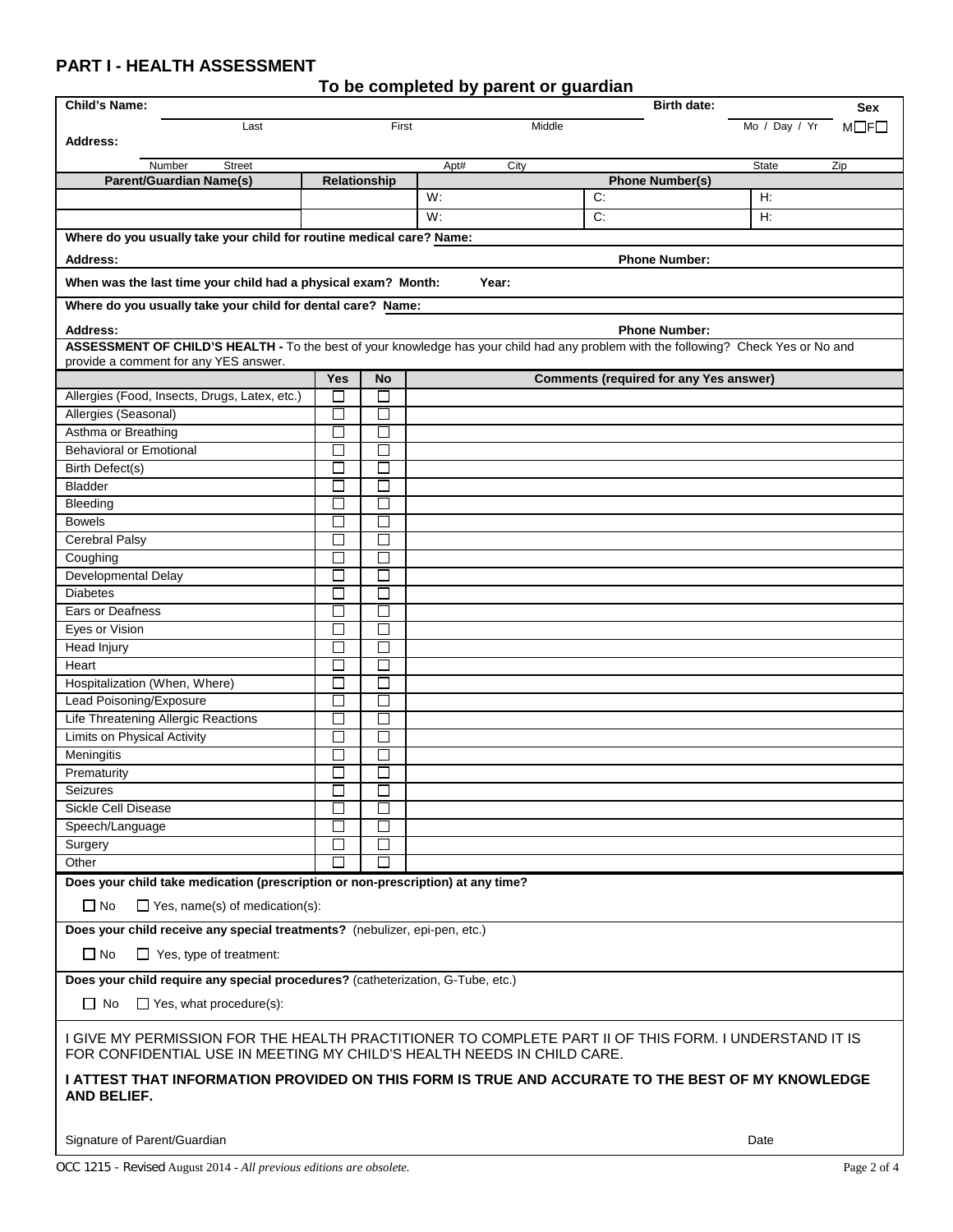## **PART II - CHILD HEALTH ASSESSMENT To be completed** *ONLY* **by Physician/Nurse Practitioner**

| <b>Child's Name:</b>                                                                                                                                                                                                                                                                                                                                                                                      | <b>Birth Date:</b>    |             |                             |                    |                             | <b>Sex</b>         |             |                   |
|-----------------------------------------------------------------------------------------------------------------------------------------------------------------------------------------------------------------------------------------------------------------------------------------------------------------------------------------------------------------------------------------------------------|-----------------------|-------------|-----------------------------|--------------------|-----------------------------|--------------------|-------------|-------------------|
| Last                                                                                                                                                                                                                                                                                                                                                                                                      |                       | First       |                             | Middle             |                             | Month / Day / Year |             | $M \Box$ F $\Box$ |
| 1. Does the child named above have a diagnosed medical condition?                                                                                                                                                                                                                                                                                                                                         |                       |             |                             |                    |                             |                    |             |                   |
| $\Box$ No<br>$\Box$ Yes, describe:                                                                                                                                                                                                                                                                                                                                                                        |                       |             |                             |                    |                             |                    |             |                   |
| 2. Does the child have a health condition which may require EMERGENCY ACTION while he/she is in child care? (e.g., seizure, allergy, asthma,<br>bleeding problem, diabetes, heart problem, or other problem) If yes, please DESCRIBE and describe emergency action(s) on the emergency card.<br>$\Box$ Yes, describe:<br>$\Box$ No                                                                        |                       |             |                             |                    |                             |                    |             |                   |
| 3. PE Findings                                                                                                                                                                                                                                                                                                                                                                                            |                       |             | <b>Not</b>                  |                    |                             |                    |             | <b>Not</b>        |
| <b>Health Area</b>                                                                                                                                                                                                                                                                                                                                                                                        | <b>WNL</b>            | <b>ABNL</b> | Evaluated                   | <b>Health Area</b> |                             | <b>WNL</b>         | <b>ABNL</b> | <b>Evaluated</b>  |
| Attention Deficit/Hyperactivity                                                                                                                                                                                                                                                                                                                                                                           |                       |             |                             |                    | Lead Exposure/Elevated Lead | П                  |             |                   |
| Behavior/Adjustment                                                                                                                                                                                                                                                                                                                                                                                       | П                     | П           | П                           | Mobility           |                             | П                  | П           | П                 |
| Bowel/Bladder                                                                                                                                                                                                                                                                                                                                                                                             | П                     | П           | П                           |                    | Musculoskeletal/orthopedic  | Π                  | П           | П                 |
| Cardiac/murmur                                                                                                                                                                                                                                                                                                                                                                                            | П                     | П           | П                           | Neurological       |                             | П                  | П           | П                 |
| Dental                                                                                                                                                                                                                                                                                                                                                                                                    | Π                     | П           | $\mathcal{L}_{\mathcal{A}}$ | <b>Nutrition</b>   |                             | π                  | Π           | П                 |
| Development                                                                                                                                                                                                                                                                                                                                                                                               |                       | П           |                             |                    | Physical Illness/Impairment | П                  | ×           |                   |
| Endocrine                                                                                                                                                                                                                                                                                                                                                                                                 |                       |             |                             | Psychosocial       |                             |                    |             |                   |
| <b>ENT</b>                                                                                                                                                                                                                                                                                                                                                                                                |                       |             |                             | Respiratory        |                             | L                  |             |                   |
| GI                                                                                                                                                                                                                                                                                                                                                                                                        |                       | П           | l.                          | <b>Skin</b>        |                             | П                  | J.          |                   |
| GU                                                                                                                                                                                                                                                                                                                                                                                                        |                       |             |                             | Speech/Language    |                             | $\mathbf{L}$       |             |                   |
| Hearing                                                                                                                                                                                                                                                                                                                                                                                                   |                       | П           |                             | Vision             |                             | П                  | П           |                   |
| Immunodeficiency                                                                                                                                                                                                                                                                                                                                                                                          |                       |             |                             | Other:             |                             |                    |             |                   |
| 4. RECORD OF IMMUNIZATIONS – DHMH 896/or other official immunization document (e.g. military immunization record of immunizations) is<br>required to be completed by a health care provider or a computer generated immunization record must be provided. (This form may be obtained<br>from: http://www.marylandpublicschools.org/MSDE/divisions/child care/licensing branch/forms.html Select DHMH 896. |                       |             |                             |                    |                             |                    |             |                   |
| <b>RELIGIOUS OBJECTION:</b>                                                                                                                                                                                                                                                                                                                                                                               |                       |             |                             |                    |                             |                    |             |                   |
| I am the parent/guardian of the child identified above. Because of my bona fide religious beliefs and practices, I object to any immunizations being<br>given to my child. This exemption does not apply during an emergency or epidemic of disease.                                                                                                                                                      |                       |             |                             |                    |                             |                    |             |                   |
| Parent/Guardian Signature:<br>Date:                                                                                                                                                                                                                                                                                                                                                                       |                       |             |                             |                    |                             |                    |             |                   |
| 5. Is the child on medication?                                                                                                                                                                                                                                                                                                                                                                            |                       |             |                             |                    |                             |                    |             |                   |
| $\Box$ Yes, indicate medication and diagnosis:<br>$\Box$ No<br>(OCC 1216 Medication Authorization Form must be completed to administer medication in child care).                                                                                                                                                                                                                                         |                       |             |                             |                    |                             |                    |             |                   |
| 6. Should there be any restriction of physical activity in child care?                                                                                                                                                                                                                                                                                                                                    |                       |             |                             |                    |                             |                    |             |                   |
| $\Box$ Yes, specify nature and duration of restriction:<br>$\Box$ No                                                                                                                                                                                                                                                                                                                                      |                       |             |                             |                    |                             |                    |             |                   |
| 7. Test/Measurement                                                                                                                                                                                                                                                                                                                                                                                       | Date Taken<br>Results |             |                             |                    |                             |                    |             |                   |
| <b>Tuberculin Test</b>                                                                                                                                                                                                                                                                                                                                                                                    |                       |             |                             |                    |                             |                    |             |                   |
| <b>Blood Pressure</b>                                                                                                                                                                                                                                                                                                                                                                                     |                       |             |                             |                    |                             |                    |             |                   |
| Height                                                                                                                                                                                                                                                                                                                                                                                                    |                       |             |                             |                    |                             |                    |             |                   |
| Weight                                                                                                                                                                                                                                                                                                                                                                                                    |                       |             |                             |                    |                             |                    |             |                   |
| <b>BMI %tile</b>                                                                                                                                                                                                                                                                                                                                                                                          |                       |             |                             |                    |                             |                    |             |                   |
| Lead Test Indicated: □ Yes<br>□ No                                                                                                                                                                                                                                                                                                                                                                        |                       |             |                             |                    |                             |                    |             |                   |
|                                                                                                                                                                                                                                                                                                                                                                                                           |                       |             |                             |                    |                             |                    |             |                   |

(Child's Name) **has had a complete physical examination and any concerns have been noted above.**

Additional Comments:

| Physician/Nurse Practitioner (Type or Print): | Phone Number: | Physician/Nurse Practitioner Signature: | Date: |
|-----------------------------------------------|---------------|-----------------------------------------|-------|
|                                               |               |                                         |       |
|                                               |               |                                         |       |

OCC 1215 - Revised August 2014 - *All previous editions are obsolete.* Page 3 of 4